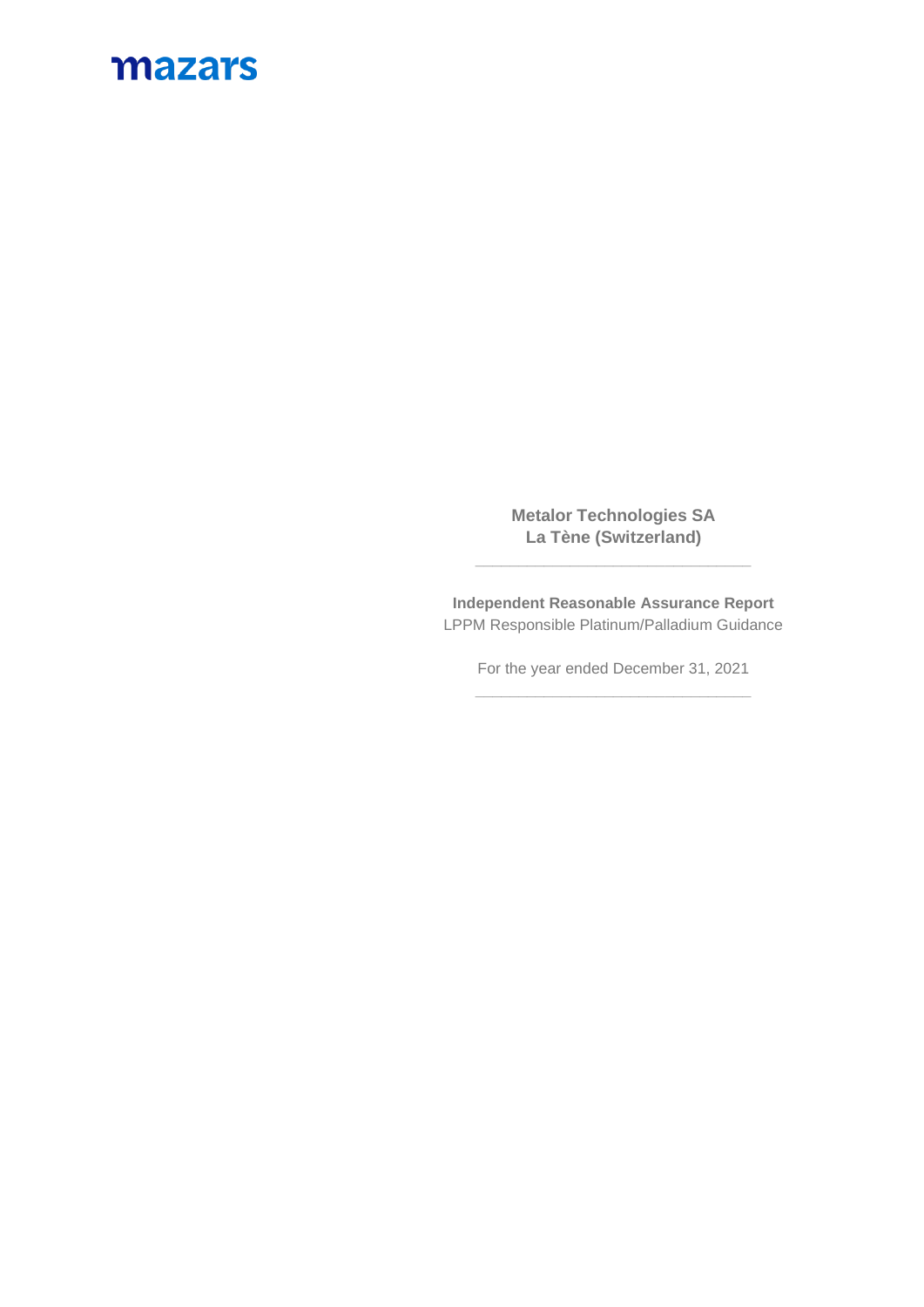## mazars

Mazars Ltd Chemin de Blandonnet 2 CH-1214 Vernier-Geneva

Tel: +41 22 708 10 80 www.mazars.ch

### **Independent Reasonable Assurance Report to the Board of Directors of Metalor Technologies SA, La Tène, Switzerland**

We were engaged by Metalor Technologies SA to provide reasonable assurance on its Refiner's Compliance Report for the year ended December 31, 2021.

The assurance scope consists of the Refiner's Compliance Report and the Country of Origin Annex.

### **Responsibilities**

The Board of Directors of Metalor Technologies SA is responsible for the preparation and presentation of the Refiner's Compliance Report and the Country of Origin Annex in accordance with the *LPPM Responsible Platinum/Palladium Guidance* (the Guidance). This responsibility includes establishing appropriate risk management and internal controls from which the reported information is derived. The criteria identified by the directors as relevant for demonstrating compliance with the Guidance are the activities described within the Refiner's Compliance Report. Our responsibility is to carry out a reasonable assurance engagement in order to express a conclusion based on the work performed. We conducted our assurance engagement in accordance with International Standard on *Assurance ISAE 3000*  Assurance Engagements other than Audits or Reviews of Historical Financial Information issued by the International Auditing and Assurance Standards Board.

This report and its annex have been prepared for Metalor Technologies SA for the purpose of assisting the Board of Directors in determining whether Metalor Technologies SA has complied with *the Guidance* and for no other purpose. Our assurance report is made solely to Metalor Technologies SA in accordance with the terms of our engagement. We do not accept or assume responsibility to anyone other than Metalor Technologies SA for our work, or for the conclusions we have reached in the assurance report.

### **Inherent limitations**

Non-financial information, such as that included in the Refiner's Compliance Report and the Country of Origin Annex, is subject to more inherent limitations than financial information, given to more qualitative characteristics of the subject matter and the methods used for determining such information. The methods used by Refiners to comply with the Guidance may differ. It is important to read the Metalor Technologies' precious metal supply chain policy available on Metalor's website [www.metalor.com.](http://www.metalor.com/)

### **Independence and competency statement**

In conducting our engagement, we have complied with the applicable requirements of the Code of Ethics for Professional Accountants issued by International Ethics Standards Board for Accountants.

In conducting our engagement, we confirm that we satisfy the criteria for assurance providers as set out in the *Audit Guidance* to carry out the assurance engagement.

### **Emphasis of matter paragraph**

We draw attention to the fact that the Country of Origin Annex is not publically available.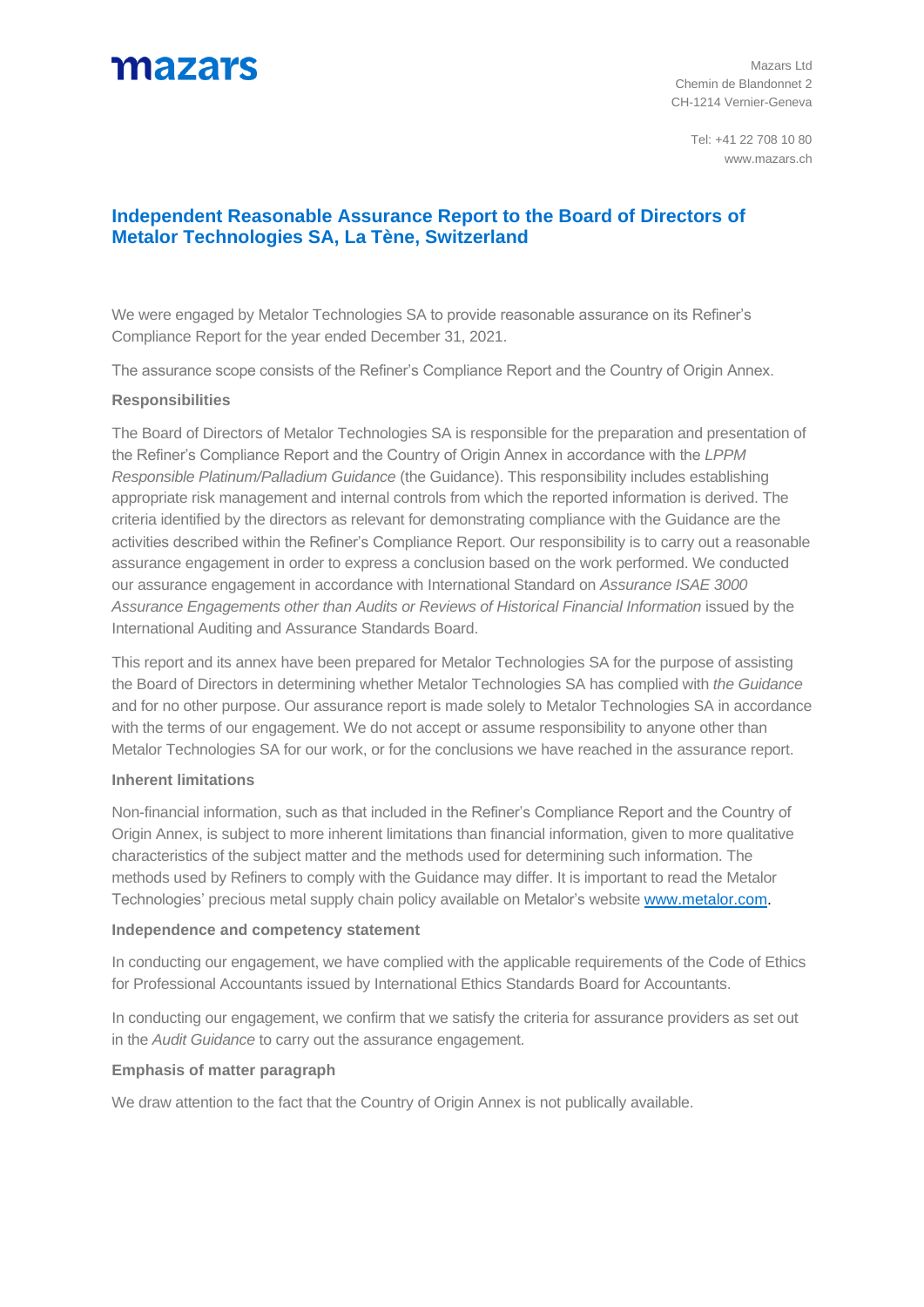

### **Conclusion**

In our opinion, the Metalor Technologies SA's Compliance Report and the Country of Origin Annex for the year ended December 31, 2021, in all material respects, describe fairly the activities undertaken during the year to demonstrate compliance, and management's overall conclusion contained therein, is in accordance with the requirements of the *LPPM Responsible Platinum/Palladium Guidance*.

MAZARS Ltd

paucoc

Licensed Audit Expert (Auditor in Charge)

 $\frac{1}{1000}$  $\subset$ 

Franck Paucod<br>
Licensed Audit Expert<br>
Licensed Audit Expert<br>
Licensed Audit Expert

Geneva, March 18, 2022

**Enclosures** 

▪ Metalor Technologies SA's Compliance Report 2021

Copy to London Platinum and Palladium Market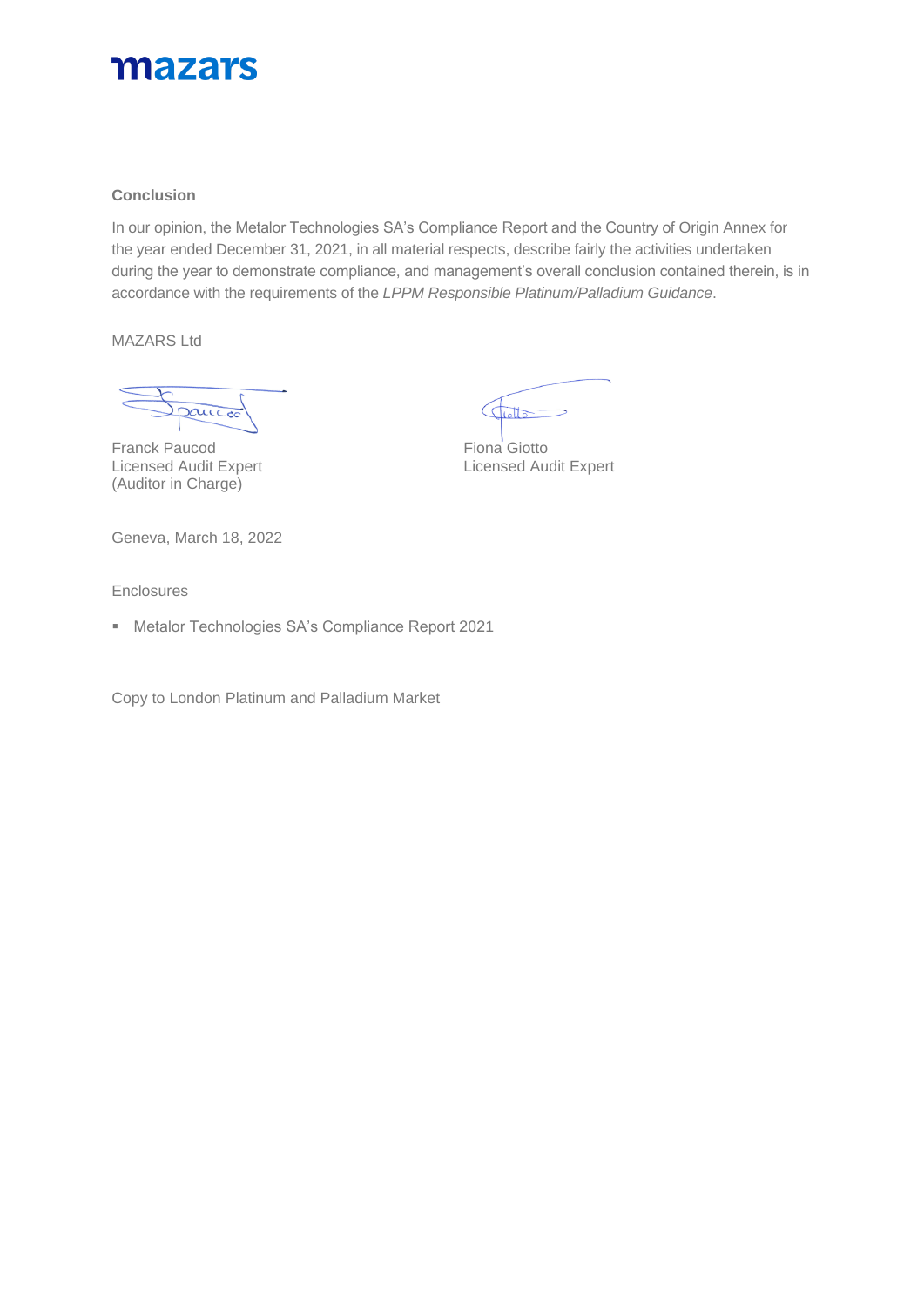### **LPPM Refiner Platinum/Palladium Compliance Report**

| Table 1: Refiner's details                     |                                                         |
|------------------------------------------------|---------------------------------------------------------|
| Refiner's name                                 | Metalor Technologies SA                                 |
| Refinery Location                              | Route des Perveuils 8, 2074 Marin-Epagnier, Switzerland |
| Reporting year-end                             | 31.12.2021                                              |
| Date of Report                                 | 18.03.2022                                              |
| Senior Management responsible for this report: | Marco Pisino Group Quality Manager                      |

Since its creation in 1852, Metalor has always been recognized by its worldwide business partners as an ethical and responsible precious metals company. It is not only the world's largest multiple site gold silver refiner, but it is also very active in platinum and palladium refining and products making. This would not have been possible without irreproachable business practices and a sustainable strong corporate ethic. Metalor's corporate culture is founded upon honesty and integrity at all levels of the company, and we are determined to continue to be relentless in our effort to implement these values internally and externally.

Metalor core competencies are the refining, management and transformation of precious metals, the supply of innovative surface treatment processes, powders, chemical products and catalysts, and the manufacturing of silver alloys electrical contacts designed for electrical distribution, digital and analogue control, transports and electrical appliances. Metalor's primary objective is to create exceptional value for its customers, partners and shareholders, within a culture of performance, innovation, trust and respect. With subsidiaries all over the world, and more than 1,460 employees, the Metalor Group is present in Europe, Americas and Asia.

Metalor is a very active member of the London Platinum & Palladium Market Association (LPPM). It is a Full Member (the highest level of membership), registered on the Platinum and Palladium Good Delivery Lists, and one of the five referees worldwide for the association.

### **Metalor evaluation**

**Table 2: Summary of activities undertaken to demonstrate compliance**

**Step 1: Establish strong company management systems**

#### **Compliance Statement with Requirement:**

We have fully complied with Step 1: Establish strong management systems.

**1. Has the refiner adopted a company policy regarding due diligence for supply chains of Platinum/Palladium?**

Metalor group has adopted a company-wide policy binding for all its entities regarding due diligence for the supply chain of all precious metals, including but not limited to Platinum/Palladium. Metalor has deployed throughout its organization clear and strong policies.

### **Comments and Demonstration of Compliance:**

Due to its activity of precious metal trader, Metalor is considered a Financial Intermediary according to the Swiss legislation.

In essence, the Metalor Group has the obligation to determine, limit and control the legal risks and reputation of its operations by abiding to the applicable legislation regarding Anti-Money Laundering (AML) and Combating the Financing of Terrorism (CFT). This obligation is applicable to all Metalor subsidiaries in the world, which means that these legal entities must comply not only with the applicable country laws in terms of AML but also with the Swiss requirements.

Also, as part of our Corporate Social Responsibility program and beyond fulfilling our legal obligations in accordance with AML laws, Metalor continuously enhances worldwide efforts to ensure that precious metals come only from legitimate and ethical sources, as stated in our Supply Chain Due Diligence Policy [https://metalor.com/corporate-social-responsibility/csr-report/.](https://metalor.com/corporate-social-responsibility/csr-report/) Metalor Supply Chain Due Diligence Policy is consistent with "Risks" stated in Annex II of the OECD Due Diligence Guidance and addresses all issues that Metalor may face regarding trade, handling and export of minerals from CAHRAs (Conflict Affected and High Risk Areas). Moreover, Metalor is a member of the Responsible Jewellery Council (RJC) and a good delivery refinery of both the London Platinum and Palladium Market (LPPM) and the London Bullion Market Association (LBMA) . We are a founding member of the Better Gold Initiative (BGI), an active member of the OECD drafting committee on the gold supplement, and a supporter of the United Nations Global Compact principles in the areas of human rights, labor, environment and anti-corruption. Therefore, Metalor is also in compliance with all these standards.

In order to continuously meet the world's strictest industry standards Metalor has successfully implemented legal and anti-corruption requirements and ensure irreproachable business practices as well as sustainable strong corporate ethics at all levels of the Company. Metalor complies with the LPPM Responsible Platinum/Palladium Guidance and the LBMA Responsible Gold/Silver Guidance, consolidates and formalizes already existing high standards of refiners' due diligence obligations. Metalor own guidelines are built based on the OECD Due Diligence Guidance, Swiss and US KYC, Anti Money Laundering and regulations combating terrorist financing. The structure of Metalor guidelines combines and expands practices used by leading precious metal refiners in terms of AML, KYC, security and Due Diligence policies, management systems and audit processes to include risk-based due diligence..

In that respect, before starting to work with any new customer, this potential new partner must go through our Account Opening Procedure that allows Metalor to gather the legally required information on the company, its business and operations, as well as the origin and supply chain of the precious metal which will be entrusted to us, as certain restrictions may apply.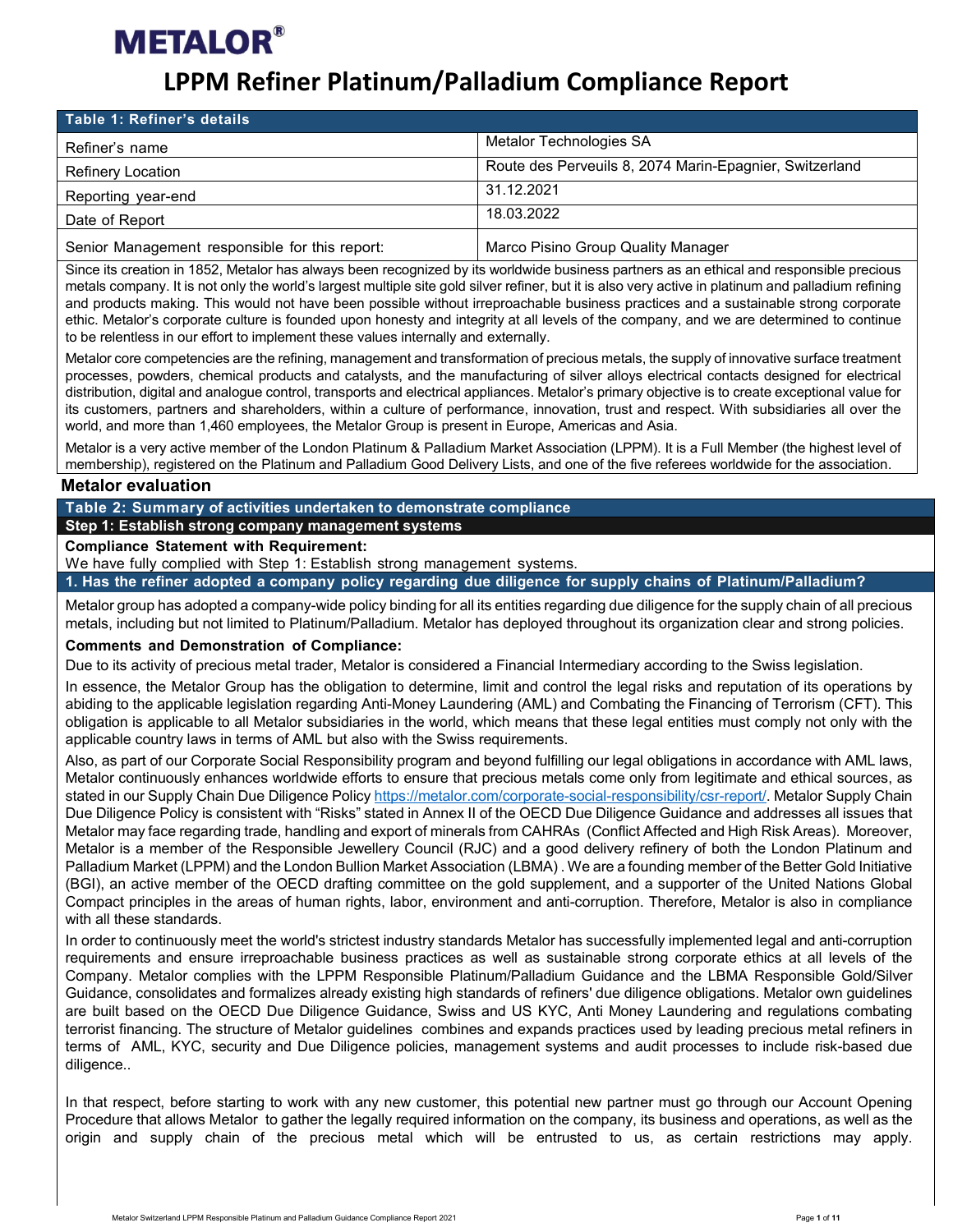### **LPPM Refiner Platinum/Palladium Compliance Report**

### **2. Has the refiner set up an internal management structure to support supply chain due diligence?**

Metalor has set up an internal management structure to support its supply chain due diligence. Metalor Supply Chain Policy has been approved by the senior level of the company, it is being reviewed from time to time (generally every year) to adapt it to the evolving environment (social, regulatory or otherwise) and it is available in English on the Metalor web site https://metalor.com/ under the section Corporate Social Responsibility / Business Principles..

Comments and Demonstration of Compliance:

An internal management system has been set up to define the governance, clear roles and responsibilities, internal audit procedures, communication and management review as per the adopted policy. Compliance officers, located all around the world, are mandated to supervise and review the overall process, and have a direct line of reporting to the top management.

In that respect, before starting to work with any new customer, this potential new partner must go through our Account Opening Procedure that allows us to gather the legally required information on the company, its business and operations, as well as the origin and supply chain of the precious metal which will be entrusted to us, as certain restrictions may apply.

In order to comply with our obligations, principally putting in place organizational measures, all relevant employees receive a yearly training that covers all essential aspects of the compliance obligations of the Company to enable them to actively contribute to the enforcement, at their level, of anti-money laundering and the anti-financing of terrorism measures.

Such training must take place internally at least once a year, and a basic training must be provided to all new relevant employees. External training can also be used if considered as complying with our needs by the Compliance Officer.

A specific emphasis is put on the employees working in the reception and evaluation departments, who are trained to detect any suspect material, as well as on the front office staff to detect and prevent dubious transactions.

It is important to underline that the Metalor due diligence and compliance system is standard and global, in the sense that the same criteria and policies are applicable irrespective of where the company operates, and it is centralized in Switzerland. That means that the final decision regarding the onboarding (or not) of a given potential customer is taken by the Compliance Committee in Switzerland. The Compliance Committee, which requires unanimity to adopt decisions, is formed by the CEO, the Treasurer and the General Counsel of the company. Monitoring actions are handled by the office of the General Counsel and escalated to the Compliance Committee when needed.

Compliance information about Metalor customers is confidential and it is only shared on a need to know basis within the Legal and Compliance Office and the Compliance Committee.

**3. Has the refiner established a strong internal system of due diligence, controls and transparency over Platinum/Palladium supply chain, including traceability and identification of other supply chain actors?**

### **Comments and Demonstration of Compliance:**

The goal is to ascertain the real activity of the customer and to assess the associated risk in line with Metalor standards. This clarification must be done before starting any business with the customer, and afterwards, each time an operation seems unusual, as there may be indications/hints that the money/metal may be the proceeds of a dubious activity, or may be subject to the power of disposal of a criminal organization or that these assets may serve the financing of terrorism.

There is a duty to keep records of the Due Diligence file of the customer as well as transactions carried out, including any additional clarification that may be needed.

We not only have to know our customer, its ultimate beneficial owner(s), ultimate controlling individual and legal representatives, but we also have the obligation to keep evidence that we have properly documented its due diligence process. The above mentioned obligations can be explained in other words as proceeding with:

- 1. A customer evaluation
- 2. A customer risk assessment

In addition, Metalor has the obligation to set up an organization sufficiently equipped to carry out the above mentioned obligations as well as the monitoring of the Transactions. For this reason, a compliance organization has been set up, which includes a Compliance Committee (CC), Compliance officers, an online due diligence process and Compliance tools (e.g. World check). Finally, Metalor has a duty to report to the authorities in case of suspicion and eventually to freeze the assets and/or account of customers (for more details please refer to point 8 here below).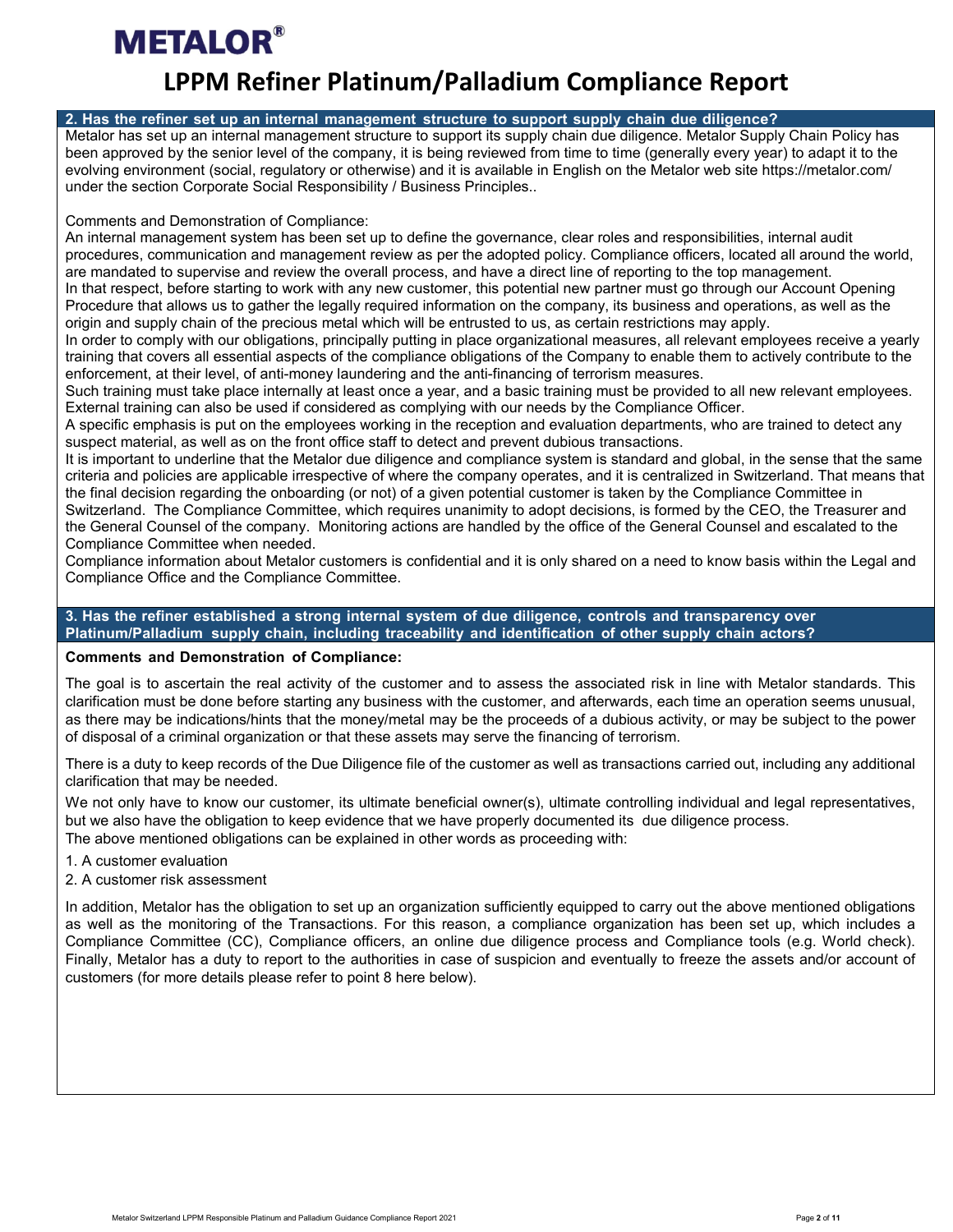## **METALOR® LPPM Refiner Platinum/Palladium Compliance Report**



#### **EVALUATION**

The evaluation of the customer and the eventual risk associated with doing business with it, is done in two phases. **The Preliminary Report**: this report must be submitted by the Sales team to the Compliance Officer, and contains basic information about the customer. It is essential to collect as much information as possible at the Preliminary report level as some major risks can already be identified at this stage. If this step is cleared by the Compliance Officer, the Due Diligence process may start.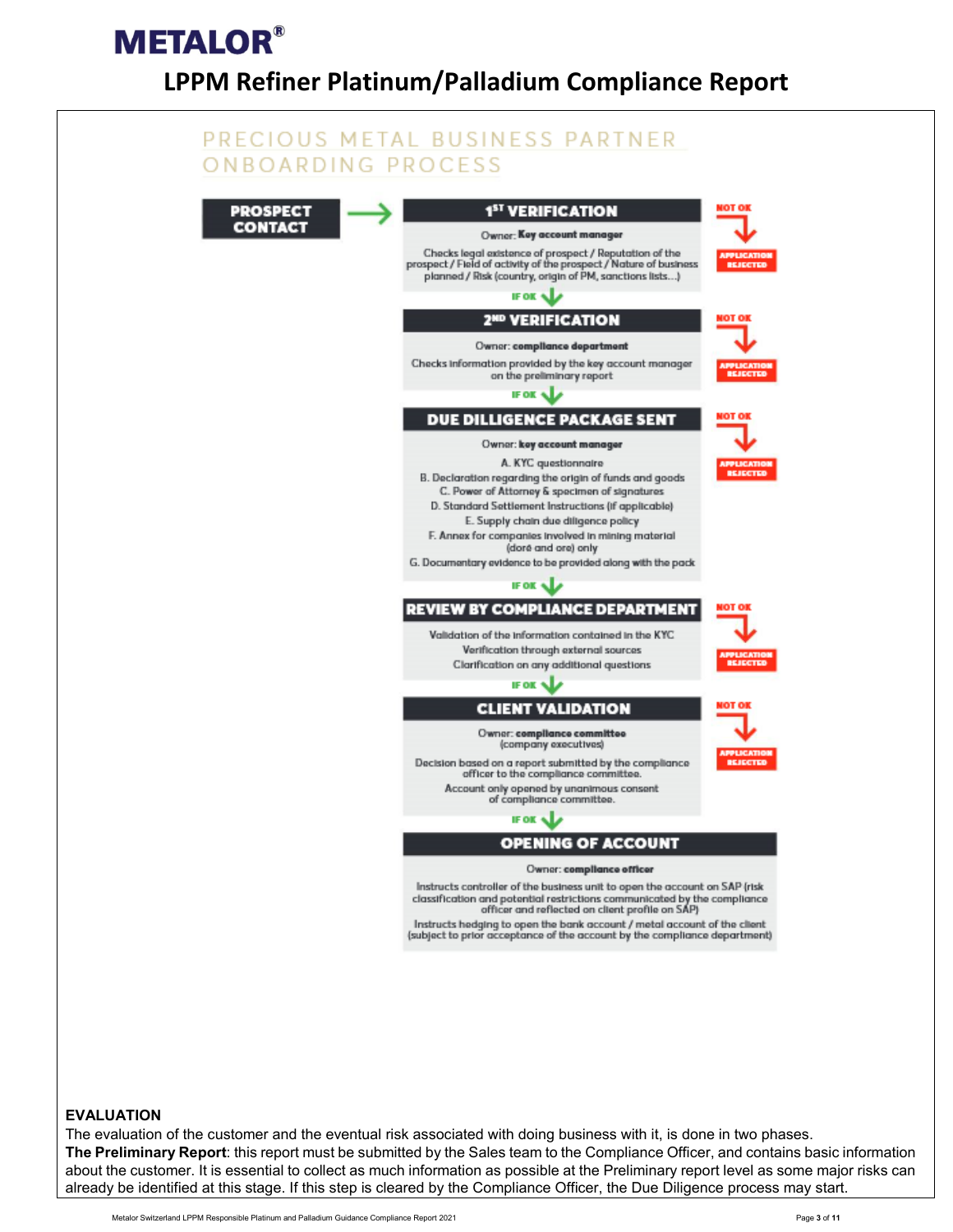### **LPPM Refiner Platinum/Palladium Compliance Report**

Transactions and/or potential clients entering in the category "Industrial DD process" (as per Section 6. A) here below) are exempted of Preliminary Report because the very limited AML risk. It may be required though by the compliance officers to have a better understanding of the business envisaged with the potential client.

**The collection and evaluation of the Due Diligence documentation**: this is a much more comprehensive and documented file with all the necessary information to assess whether Metalor is ready to start doing business with the customer. The Due Diligence documentation includes but is not limited to the applicable Metalor Due Diligence pack along with the supporting documentation stated in the Due Diligence pack and the applicable index.

We have a robust reception process for each and every lot. Specific documents such as customer order, custom and logistic paperwork, weight list… must be received and transactional details entered before we process any precious metal. Each lot received is accurately registered in our transactional system. For most lots, photographic evidences of the received materials are also kept. Specific controls (such as weight check, deleterious element, radioactivity check) regarding received materials are carried out before processing incoming material as outlined in our internal guidelines.

Regular training of our employees ensures that our guidelines are followed; This training is provided to all relevant employees involved one way or another in the onboarding process or having the responsibility to participate in the business. Typically this is deployed to the Legal & Compliance, Treasury, Commercial team, Front Office, Logistics and Import-Export functions. Any form of non-conformance is unacceptable and reported to the compliance officer and top management. No such escalation was necessary during the reporting period.

### **DUE DILIGENCE DOCUMENTATION**

Metalor must:

1. identify the customer and verify the customer's legal existence and the controlling individuals' identity using reliable, independent source documents, data or information

2. verify the client's physical existence and operations through an on-site visit conducted within 12 months from opening of account. Note: the compliance department and/or the compliance committee may require a shorter deadline if needed, or exempt a client from on-site visit if it does consider that such on-site visit would be of no-added value (in example for banks, large trading companies, listed companies, etc…)

3. where there is a beneficial owner in relation to the customer, identify and take reasonable measures to verify the beneficial owner's identity;

4. obtain information on the purpose and intended nature of the business relationship (if any) established with Metalor unless the purpose and intended nature are obvious; and

5. if a person purports to act on behalf of the customer:

5.1. Identify the person and take reasonable measures to verify the person's identity using reliable and independent source documents, data or information; and

- 5.2. verify the persons authority to act on behalf of the customer
- 6. verify the validity of the customer VAT number
- 7. verify that the customer is authorized to perfom its business activity (license) (if applicable)
- 8. assess the customer supply chain due diligence and AML policy
- 9. obtain the last yearly audited financials accounts of the customer

Metalor must complete the collection of the required documentation and the DD process before establishing any business relationship or before carrying out a transaction. Where on an exceptional basis working with a customer is permitted prior to full verification, the full verification should be concluded within a reasonable timeframe defined by the Compliance Committee on a case by case basis.

As a principle, Metalor requires its customers to provide (a) bank account(s) in the country where they are located and/or where they operate. This information is checked based on our Standard Settlement Instructions (SSI) Form.

However, the legal department may grant an exemption based on the explanation of the customer as to why it wishes to be paid on a bank account located in another country.

The same principle applies to third party payment: Metalor shall make payments only on the bank account open in the name of its customers, unless an exemption is granted by the legal department based its legality and the consistent justified explanation form its customer.

All sections of the DD file shall contain the relevant document

**4. Has the refiner strengthened company engagement with Platinum/Palladium supplying counterparties, and where possible, assist Platinum/Palladium supplying counterparties in building due diligence capabilities?**

### **Comments and Demonstration of Compliance:**

During the reporting period Metalor has strengthened company engagement with Palladium, Platinum and other precious metal, is continuously supporting its precious metal supplying counterparts to improve their own supply chain practices. Key account managers are, for example, using the opportunity of each customer site visit to not only share Metalor's compliance vision and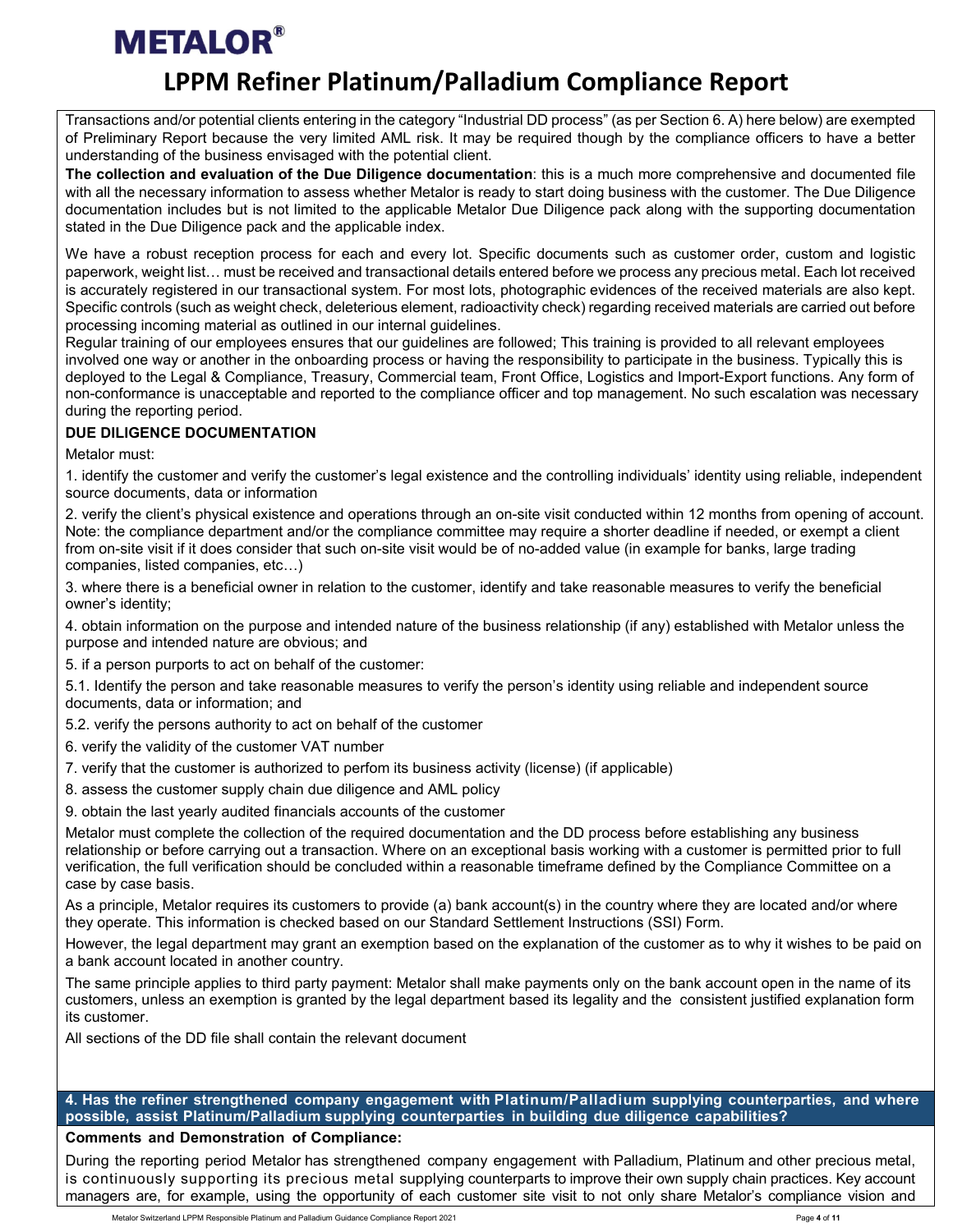### **LPPM Refiner Platinum/Palladium Compliance Report**

expectations, but also helping our counterparts to continuously ameliorate their processes. Our existing high standards are based on the OECD Due Diligence Guidance as well as applicable local regulations. The structure of Metalor guidelines combines and expands practices used by leading precious metal refiners in terms of AML, KYC, security and Due Diligence policies, management systems and audit processes to include risk-based due diligence.

All new suppliers have to go through a complete due diligence process which consist on -but is not limited to- the scrutiny of information provided via our due diligence packs, the verification of the existence of the applicant, the accuracy of the business planned versus its official scope of business… For example, type of material, volumes and metal flows are cross-checked with our market intelligence. Data on key individuals are gathered and verified, and kept up to date during the course of the business relationship.

Then, further to a recommendation of the relevant compliance officers, the application must be formally and unanimously approved by our compliance committee members before we are entering into a new business relationship.

Our compliance department is reviewing the file of each co-contracting party every 1 or 5 years, respectively for high risk and normal risk customers. Normal risk companies (for example a listed company based in Switzerland and providing exclusively industrial waste) are having their file reviewed every 5 years maximum. Of course, files are reviewed anytime a change in the corporation or the material origin occurs, regardless of the risk category.

When the precious metal suppliers are not mines but collectors or traders, Metalor requires them to implement as well a compliance and due diligence system so that Metalor standards in terms of compliance are maintained along the supply chain. Metalor has included into its KYC form the minimum requirement & information that collectors and traders have to get from their counterparts in order to secure that Metalor standards are well kept. Metalor performs regular audits – including extended site visit – of its suppliers in order to verify their diligence system and sharing best practices.

Due to the lack of inadequate progress regarding the implementation of the EITI Standards Metalor does not accept precious metals from countries or state owned companies set up by the following governments (EITI countries [https://eiti.org/countries\)](https://eiti.org/countries).

### **5. Has the refiner established a company-wide communication mechanism to promote broad based employee participation and risk identification to management?**

Metalor has deployed throughout its organization a mechanism allowing all employees and external parties to voice concerns over the precious metals supply chain or other identified regulation violation regarding conflict minerals sourcing or other compliance issues (Whistleblowing Policy). Such line of communication is confidential and is exclusively handled by the Group General Counsel office of the company in an independent fashion. In addition, a functional mailbox has been established which is reviewed by the Group General Counsel, as well as the compliance officers worldwide.

### **REPORTING**

As previously indicated, Metalor has a duty to report any suspicion of money laundering or the financing of terrorism.

**When**: Metalor has an obligation to report where there is knowledge or suspicion of money laundering and/or the financing of terrorism. Generally speaking, knowledge is likely to include:

- 1. actual knowledge;
- 2. knowledge of circumstances which would indicate facts to a reasonable person; and
- 3. knowledge of circumstances which would put a reasonable person on inquiry.
- 4. Well founded suspicion

5.Reasonable grounds to suspect an illegal activity

**Who**: Any Metalor employee must report his suspicion and/or his knowledge in this respect.

**To Whom**: To the local Compliance Officer. The latter shall liaise with the headquarters compliance department in order to analyse and summarize the facts before informing the Compliance Committee. The Compliance department & the Compliance Committee will proceed with further investigation if needed. If all relevant information is already held, a report to the relevant authorities will be made.

**Reminder**: Revealing to any person any information which might prejudice an investigation is strictly forbidden; if a customer is told that a report has been made, this would prejudice the investigation.

This Grievance mechanism can be used anonymously by any employe or external party.

### **RECORD KEEPING**

Record-keeping is an essential part of the Due Diligence and is absolutely needed to secure compliance with AML regulations. Metalor must maintain customer, transaction and other records that are necessary to meet the record-keeping requirements. Consistent with the above, Metalor must keep: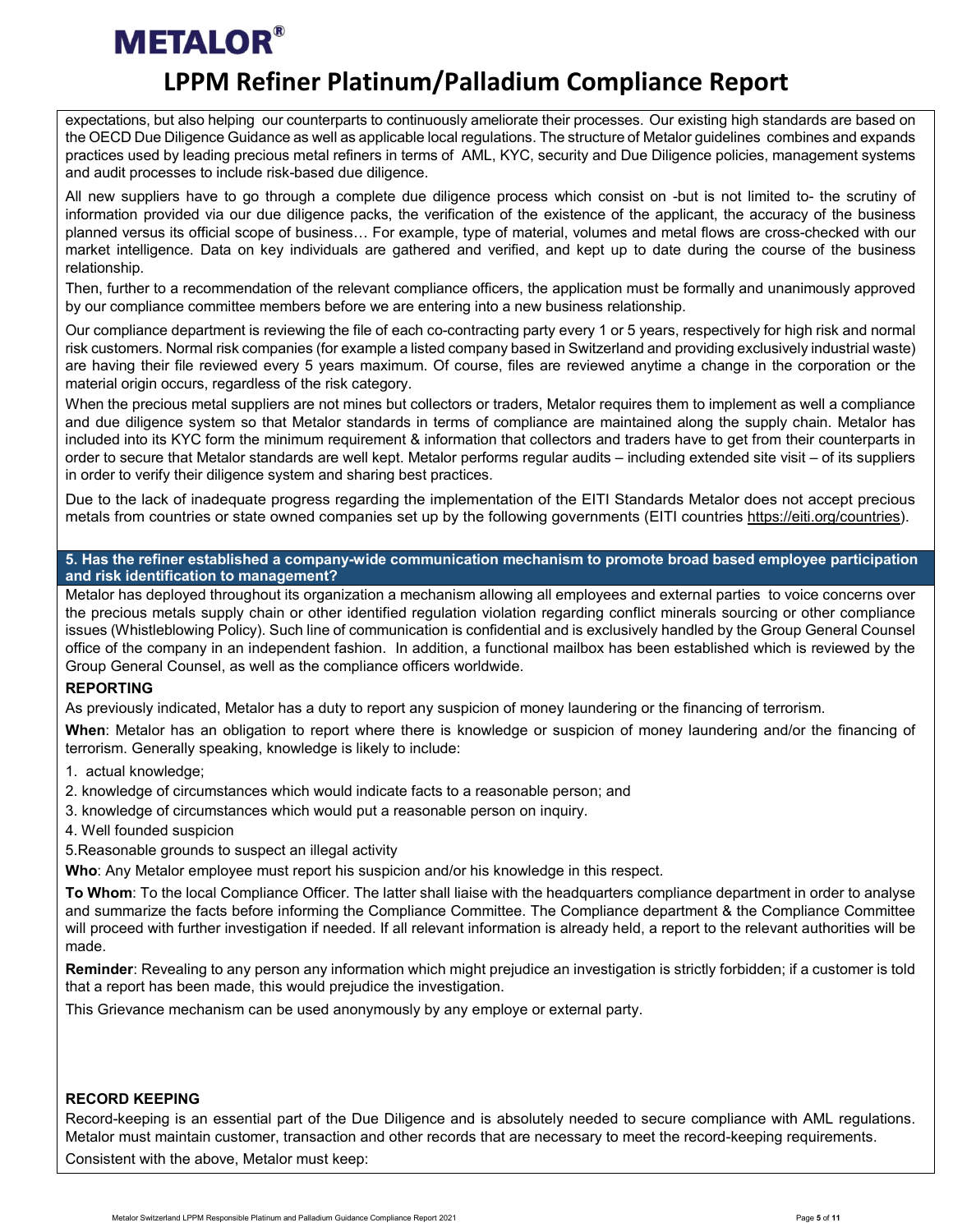### **LPPM Refiner Platinum/Palladium Compliance Report**

1. the original or a certified true copy or simple copy of the documents, and a record of the data and information, obtained in the course of identifying and verifying the identity of the customer and/or beneficial owner of the customer and/or beneficiary and/or persons who purport to act on behalf of the customer and/or other connected parties to the customer;

2. any additional information in respect of a customer and/or beneficial owner of the customer and/or controlling individual of the customer that may be obtained for the purposes of clarifications or ongoing monitoring;

3. where applicable, the original or a copy of the documents, and a record of the data and information, on the purpose and intended nature of the business relationship;

4. the original or a copy of the records and documents relating to the customer's account (e.g. account opening form; risk assessment form) and business correspondence with the customer and any beneficial owner of the customer.

All documents and records mentioned in paragraph here above should be kept throughout the business relationship with the customer and for a period of ten years after the end of the business relationship.

### **Step 2: Identify and assess risks in the supply chain**

**Compliance Statement with Requirement**:

We have fully complied with Step 2: Identify and assess risks in the supply chain.

**1. Does the refiner have a process to identify risks in the supply chain?**

Metalor assesses the risk in light of the standards of its due diligence system.

Comments and Demonstration of Compliance:

Supply chain due diligence comprising all measures required by the LPPM is performed before entering into a business relationship with any Palladium, Platinum or other precious metals supplying counterpart. Metalor compliance team performs enhanced due diligence for higher risk categories, which includes all precious metal originating or transiting via conflict affected areas, or areas with possible human rights abuses, child labor and other high risk factors. In addition, Metalor conducts appropriate scrutiny and monitoring of transactions undertaken through the course of the relationship.

Our due diligence process is carried out on a risk-based approach and follows our requirements as outlined in our Due Diligence policy.

If the due diligence assessment leaves doubts, the Compliance Committee refuses to enter into a new business and rejects the application submitted

Metalor has also established a global blacklist in order to ensure that individuals / companies who offered dubious business cannot be on-boarded on any company of the Metalor group.

Site visits are mandatory. They are carried out by Metalor personnel whenever possible. If conditions, such as security or pandemic issues (e.g. COVID) are not advising to pay a site visit, this can alternatively done by the company Metalor engages as transportation agent or eventually by an audit firm being present in the incumbent country. Exceptionally, during the year 2021, and due to COVID pandemic, some of the site visits reports have been postponed to a later date, depending on the evolution of the risk. Metalor has defined an standard template that must be followed in each of the site visits, including aspects such as respect of human rights, social aspects and compliance with environmental regulations and standards.

### **2. Does the refiner assess risks in light of the standards of their due diligence system?**

Metalor assesses the risk in light of the standards of its due diligence system.

### **Comments and Demonstration of Compliance:**

Supply chain due diligence comprising all measures required by the LPPM is performed before entering into a business relationship with any Platinum/Palladium or other precious metals supplying counterpart. Metalor compliance team performs enhanced due diligence for higher risk categories, which includes all Platinum/Palladium originating or transiting via conflict affected areas, or areas with possible human rights abuses, child labor and other high risk factors. In addition, Metalor conducts appropriate scrutiny and monitoring of transactions undertaken through the course of the relationship.

Our due diligence process is carried out on a risk-based approach and follows our requirements as outlined in our Due Diligence policy.

If the due diligence assessment leaves doubts, the Compliance Committee refuses to enter into a new business and rejects the application submitted

Metalor has also established a global blacklist in order to ensure that individuals / companies who offered dubious business cannot be on-boarded on any company of the Metalor group.

Site visits are mandatory. They are carried out by Metalor personnel whenever possible. If conditions, such as security or pandemic issues (e.g. COVID) are not advising to pay a site visit, this can alternatively done by the company Metalor engages as transportation agent or eventually by an audit firm being present in the incumbent country. Exceptionally, during the year 2021, and due to COVID pandemic, some of the site visits reports have been postponed to a later date, depending on the evolution of the risk. Metalor has defined an standard template that must be followed in each of the site visits, including aspects such as respect of human rights, social aspects and compliance with environmental regulations and standards.

**3. Does the refiner report risk assessment to the designated manager?**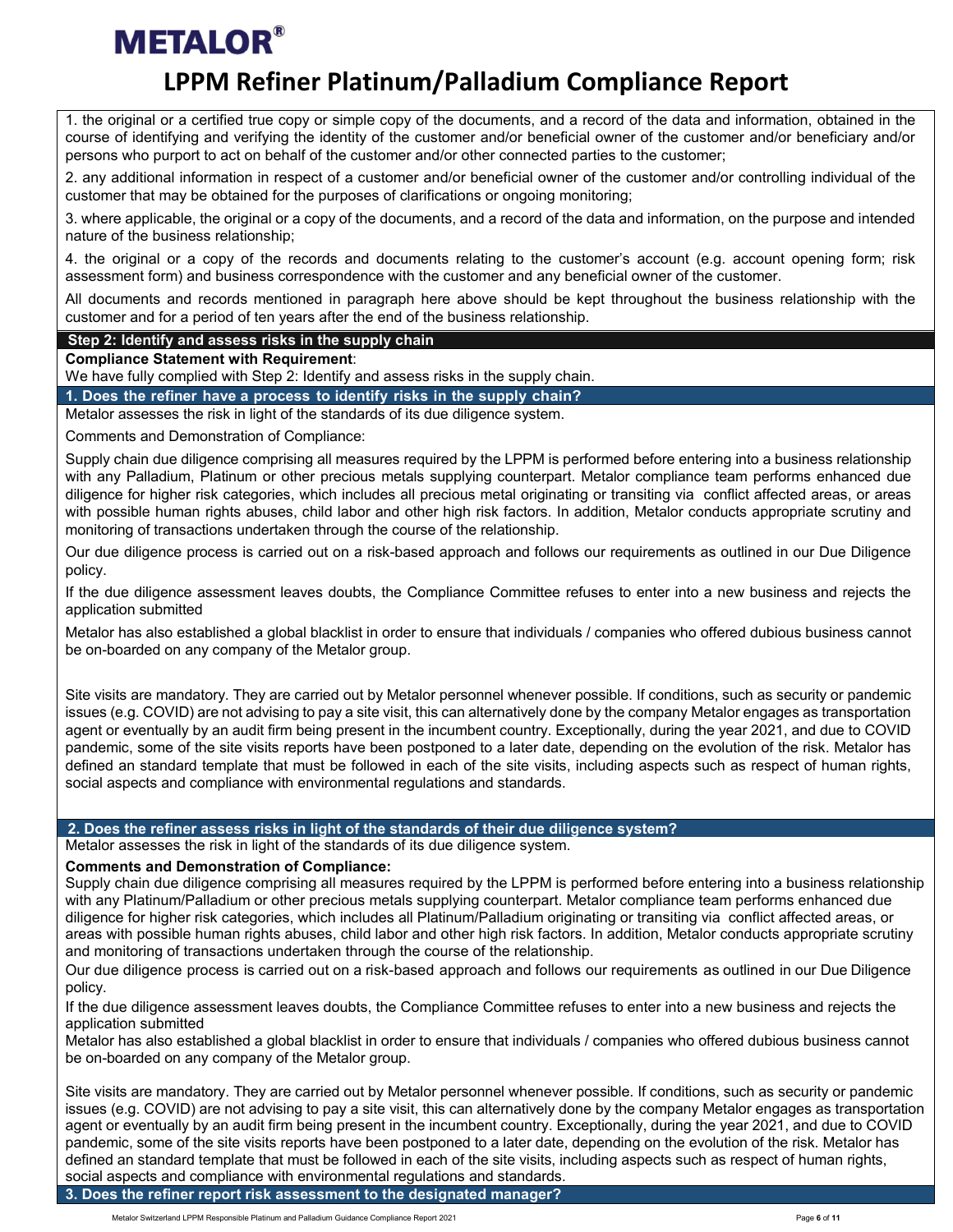### **LPPM Refiner Platinum/Palladium Compliance Report**

### **Comments and Demonstration of Compliance:**

The Compliance officers assess the potential risks in-line with Metalor internal guidelines as well as the OECD due diligence guidance. If unacceptable risks are identified (that cannot be mitigated) with new or existing business partners, Metalor – through a formal decision of its Compliance Committee – will deny acceptance of new business partner or cancel business with existing partners.

The Compliance Committee – composed of the CEO, the Group General Counsel and the Group treasurer- has the final responsibility on the precious metal supply chain.

### **Step 3: Design and implement a management system to respond to identified risks**

**Compliance Statement with Requirement:**

We have fully complied with Step 3: Design and implement a management system to respond to identified risks. **1. Has the refiner devised a strategy for risk management of an identified risk by either (i) mitigation of the risk while continuing to trade; (ii) mitigation of the risk while suspending trade or (iii) disengagement from the risk**

Metalor has devised a strategy for risk management of an identified risk by taking any of the three following option, depending on the risk evaluation: (i) mitigation of the risk while continuing to trade; (ii) mitigation of the risk while suspending trade or (iii) disengagement from the risk and terminating the business relationship.

### **Comments and Demonstration of Compliance:**

Metalor has set-up an ongoing screening of all business partners for identifying risks. In addition and based on the risk assessment, a regular assessment of all business partners and transactions is established. Furthermore, the Compliance officer, jointly with any Metalor staff who may provide necessary information, will carefully assess any ad-hoc identified risk brought up by any stakeholder. After collection and scrutiny of information, necessary actions/measures are after being escalated to the Compliance Committee (blocking the customer account).

#### **2. Where a management strategy of risk mitigation is undertaken, it should include measureable steps to be taken and achieved, monitoring of performance, periodic reassessment of risk, and regular reporting to designated senior management**

### **Comments and Demonstration of Compliance:**

Corresponding procedures are in place and are when necessary applied accordingly. The Compliance Committee is immediately informed whenever a possible issue with a counterpart is perceived.

Effective ongoing monitoring is vital for understanding the customer's activity and an integral part of effective AML systems. It helps Metalor to know their customers and to detect unusual or suspicious activities.

### **Regular Monitoring**

We must continuously monitor our business relationships with customers by:

1. Monitoring the transactions operated with the customer and report any unusual activity to the sales person in charge. The latter shall verify whether there is an acceptable explanation to the change and change report to the legal department which will decide whether measures shall be taken.

2. Periodically reviewing filed documents, data and information relating to the customer, and to ensuring they are up-to-date and relevant;

3. Monitoring the activities of the customer to ensure that they are consistent with the nature of business, the risk profile and source of funds. An unusual transaction may take the form of an activity that is inconsistent with the usual pattern of that customer, or with the normal business activities for the type of product that is being delivered.

### **Abnormal changes in customer pattern**

Metalor should be vigilant for changes on the basis of the business relationship with the customer over time. These may include situations where:

1. new transactions that pose higher risk are entered into e.g. unusual volume or type of product, different origin of the material, demand payment in a different bank account, etc. ;

- 2. new corporate or trust structures are created;
- 3. the stated activity or turnover of a customer changes or increases; or
- 4. the nature of transactions changes or their volume or size increases etc.

The extent of monitoring should be linked to the risk profile of the customer which has been determined through the risk assessment.

33 customer have been blocked during the period for inactivity, the fact that Metalor stopped doing business with Artisanal mines (other than through a project certified by BGI in Peru), and compliance reasons

### **Reminder:**

The identification of high risk customers, including delivery channels, and geographical locations are not static assessments. They may change over time, depending on how circumstances develop, and how threats evolve.

Customers whom initially we did not assess as high risk customers may, within the review of the risk classification or the particular l situation of the customer, become a high risk customer or viceversa.

### **REVIEW OF FILES:**

All high risk classified files will have to be reviewed each time a change is communicated by a customer, but at least once a year and when needed, documentation will be updated.

All other files must be reviewed each time a change is communicated by a customer, but at least once every 5 years.